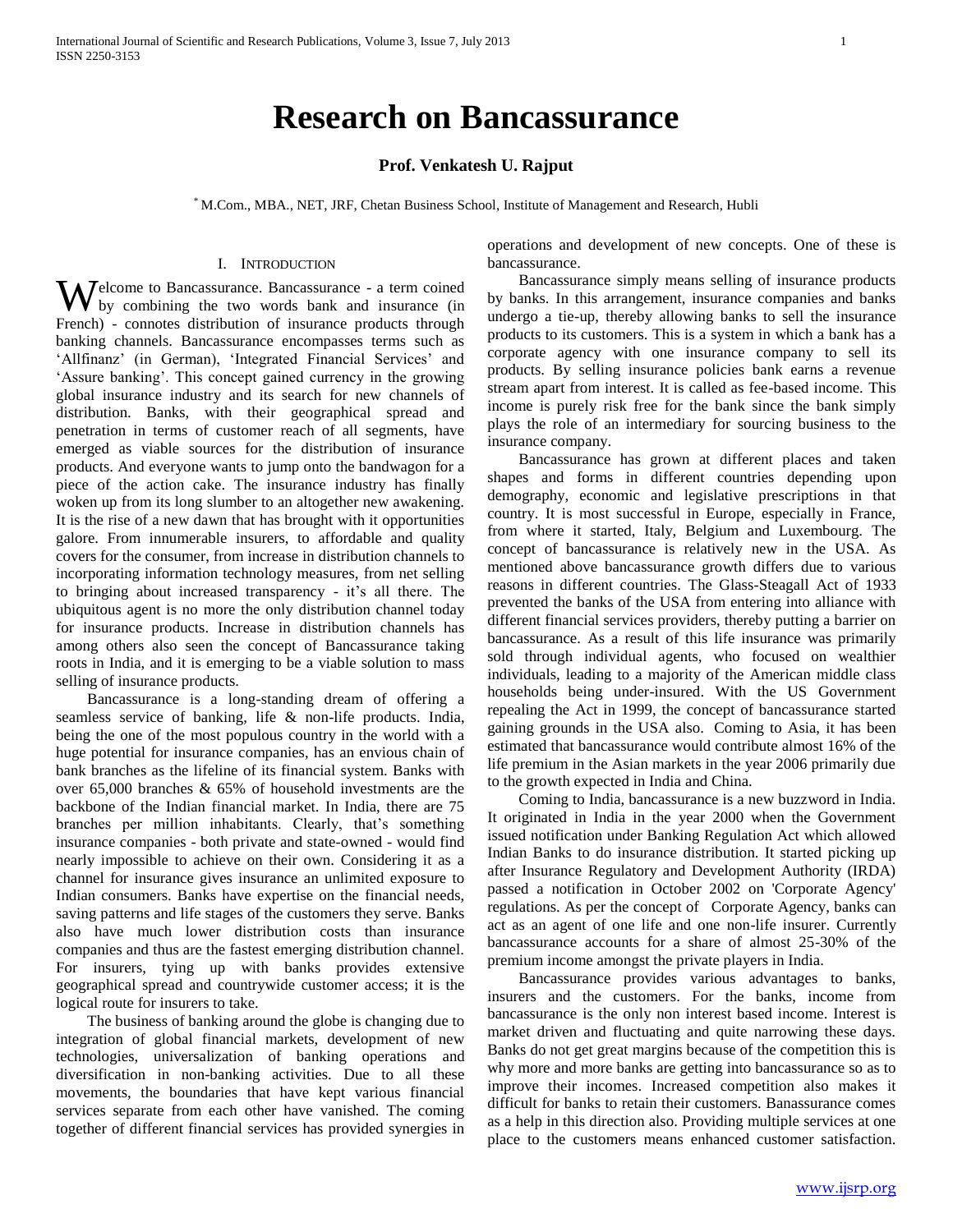For example, through bancassurance a Customer gets home loans along with insurance at one single place as a combined product. Another important advantage that bancassurance brings about in banks is development of sales culture in their employees.

 As for the insurance company the advantage that bancassurance provides is evident. The insurance company gets improved geographical reach without additional costs. In India around 67,000 branches are there for PSU banks alone. If all 67,000 branches sell the insurance products one can see the reach. This is one method of penetrating the market. There is also another method called 'Bank Referral'. Here the banks do not issue the policies; they only give the database to the insurance companies. The companies issue the policies and pay the commission to them. That is called referral basis.

 India's rural market has huge potential that is still untapped by the insurance companies. Setting up their own networks entails such a huge cost, that no company would be interested in doing so. Bancassurance again comes as an answer. It helps the insurance companies to tap the market at a much lower cost. As for the customer the competitive nature of the Indian market ensures that the reduction in costs would result in benefits in terms of lower premium rates being passed on to him. The penetration level of life insurance in the Indian market is abysmally low at 2.3% of GDP with only 8% of the total population currently insured. With almost half of the population likely to be in the 'wage earner' bracket by 2010, there is every reason to be optimistic that bancassurance in India will play a long inning.

 The life insurance industry in India has been progressing at a rapid pace since opening up of the sector in 2000. The size of the country, a diverse set of people combined with problems of connectivity in rural areas, makes insurance selling in India a very difficult proposition. Life insurance companies require immense distribution strength and tremendous manpower to reach out to such a huge customer base. This distribution will undergo a sea change as various insurance companies are proposing to bring insurance products into the lives of the common man by making them available at the most basic financial point, the local bank branch, through Bancassurance.

Simply put, bancassurance is the process through which insurance products are sold to customers at their local banks. With banking network of 65,000 branches serving more than 300 million retail banking customers, insurance can be available at affordable prices to people even in remote corners of the country. The relationship is symbiotic; but there are challenges. The most common challenges to success are poor manpower management, lack of a sales culture within the bank, no involvement by the branch manager, insufficient product promotions, failure to integrate marketing plans, marginal database expertise, poor sales channel linkages, inadequate incentives, resistance to change, negative attitudes toward insurance and unwieldy marketing strategy. Even insurers and banks that seem ideally suited for a bancassurance partnership can run into problems during implementation. Before targeting the market, it is essential to do a SWOT analysis. One more important obstacle in development of bancassurance in India has been a set of regulatory barriers. Some of these have recently been cleared with the passage of the Insurance (Amendment) Act, 2002. Looking at the west where sales through the banking network have been a roaring success, the Indian banking sector has far to go. But one thing stands obvious. If insurance in India is to succeed, it can only be through the Bancassurance channel.

# II. REASONS FOR GROWING PHENOMENA OF BANCASSURANCE

 The opening up of the insurance industry to private sector participation in December 1999 has led to the entry of 20 new players, with 12 in the life insurance sector and eight in the nonlife insurance sector. Almost without exception these companies are seeking to utilize multiple distribution channels such as traditional agency, bancassurance, brokers and direct marketing. Bancassurance is seen by many to be a significant or even the primary channel (the latter being the case for at least SBI Life).

In other Asian markets we have seen bancassurance make significant headway in recent times. For example, bancassurance accounted for 24% of new life insurance sales by weighted premium income in Singapore in 2002. This is a significant increase on the equivalent 2001 statistic of 15% and is as a result of growth in significant bank-centric bancassurance operations. In Hong Kong the figure for 2002 is expected to be at the 20% level for the same basic reasons.

- Life insurance premium represents 55% of the world insurance premium, and as the life insurance is basically a saving market. So it is one of the methods to increase deposits of banks.
- In non-life insurance business banks are looking to provide additional flow of revenues from the same customers through the same channel of distribution and with the same people.
- Insurers have been turning in ever-greater numbers to alternative modes of distribution because of the high costs they have paid for agent services.
- Insurers operate through bancassurance own and control relationships with customers. Insurers found that direct relationships with customers gave them greater control of their business at a lower cost. Insurers who operate through the agency relationship are hardly having any control on their relationship with their clients.
- The ratio of expenses to premiums, an important efficiency factor, it is noticed very well that expenses ratio in insurance activities through bancassurance is extremely low. This is because the bank and the insurance company is benefiting from the same distribution channels and people.
- It is believed that the prospects for increased consolidation between banking and insurance is more likely dominated and derived by the marketing innovations that are likely to follow from financial service modernization. Such innovations would include cross selling of banking, insurance, and brokerage products and services; the increased use of the Internet by consumers; and a melding of insurance and banking corporate cultures.
- One of the most important reasons of considering Bancassurance by Banks is increased return on assets (ROA). One of the best ways to increase ROA,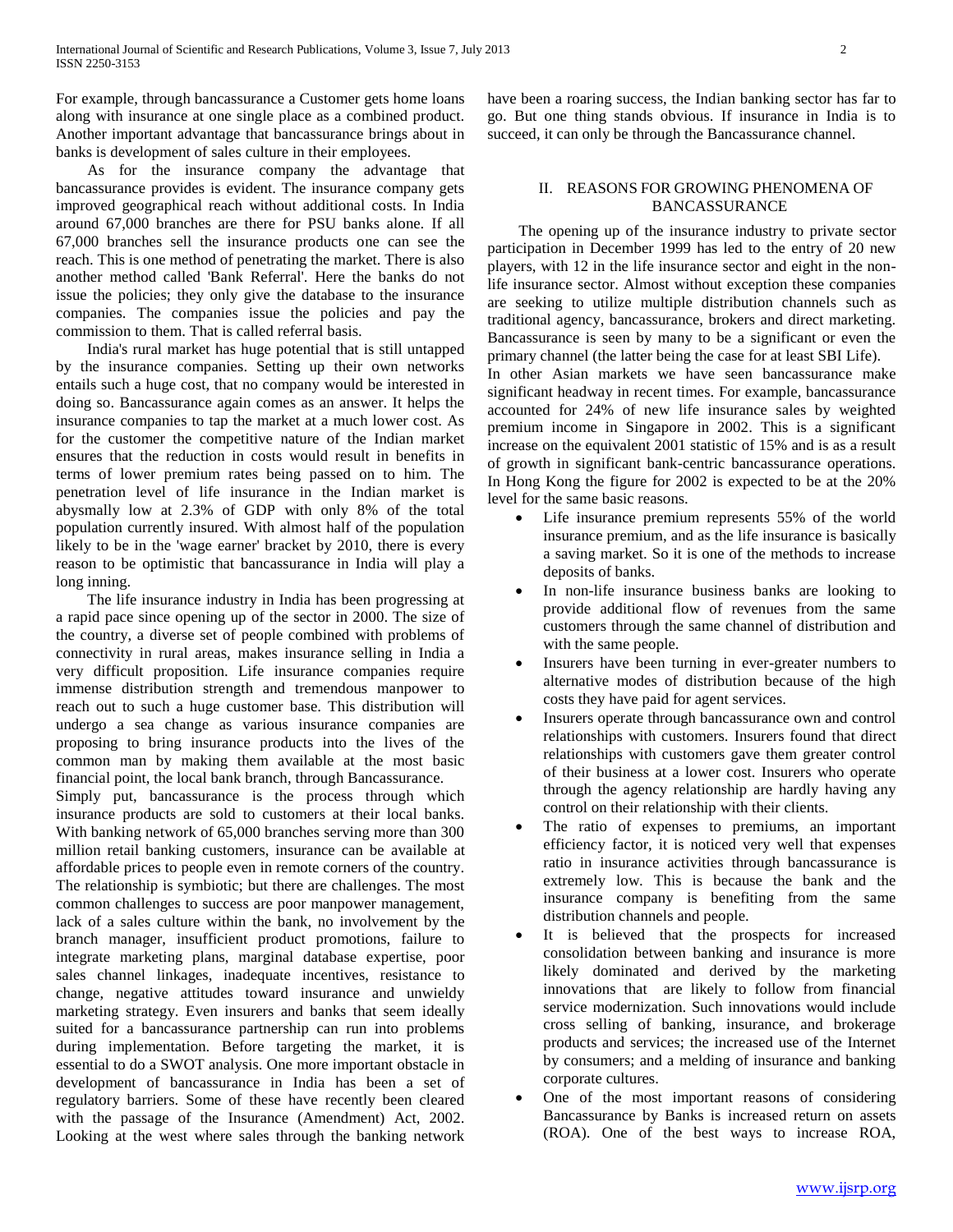assuming a constant asset base, is through fee income. Banks that build fee income can cover more of their operating expenses, and one way to build fee income is through the sale of insurance products. Banks those effectively cross-sell financial products can leverage their distribution and processing capabilities for profitable operating expense ratios.

- By leveraging their strengths and finding ways to overcome their weaknesses, banks could change the face of insurance distribution. Sale of personal life insurance products through banks meets an important set of consumer needs. Most large retail banks engender a great deal of trust in broad segments of consumers, which they can leverage in selling them personal life insurance products. In addition, a bank's branch network allows the face-to-face contact that is so important in the sale of personal insurance.
- Another advantage banks have over traditional insurance distributors is the lower cost per sales lead made possible by their sizable, loyal customer base. Banks also enjoy significant brand awareness within their geographic regions, again providing for a lower per-lead cost when advertising through print, radio and/or television. Banks that make the most of these advantages are able to penetrate their customer base and markets for above-average market share.
- Other bank strengths are their marketing and processing capabilities. Banks have extensive experience in marketing to both existing customers (for retention and cross selling) and non-customers (for acquisition and awareness). They also have access to multiple communications channels, such as statement inserts, direct mail, ATMs, telemarketing, etc. Banks' proficiency in using technology has resulted in improvements in transaction processing and customer service.
- By successfully mining their customer databases, leveraging their reputation and distribution systems. (Branch, phone, and mail) to make appointments, and utilizing sales techniques and products tailored to the middle market, European banks have more than doubled the conversion rates of insurance leads into sales and have increased sales productivity to a ratio which is more than enough to make bancassurance a highly profitable proposition.
- Insurers have much to gain from marketing through banks. Personal-lines carriers have found it difficult to grow using traditional agency systems because price competition has driven down margins and increased the compensation demands of successful agents. Over the last decade, life agents have sold fewer and larger policies to a more upscale client base. Middle-income consumers, who comprise the bulk of bank customers, get little attention from most life agents. By capitalizing on bank relationships, insurers will recapture much of this underserved market.
- Most insurers that have tried to penetrate middleincome markets through alternative channels such as direct mail have not done well. Clearly, a change in

approach is necessary. As with any initiative, success requires a clear understanding of what must be done, how it will be done and by whom. The place to begin is to segment the strengths that the bank and insurer bring to the business opportunity.

## III. WHY BANCASSURANCE IN INDIA?

 The management of the new Indian operations is conscious of the need to grow quickly to reduce painful start-up expense overruns. Banks with their huge networks and large customer bases give insurers an opportunity to do this efficiently. Regulations requiring certain proportions of sales to the rural and social sectors give an added impetus to the drive for bancassurance. Selling through traditional methods to these sectors can be inefficient and expensive. Tying up with a bank with an appropriate Customer base can give an insurer relatively cheap access to such sectors. This is still an issue for insurers despite the recent widening of the definition of the rural sector (so that it now accords with the census definition).In India, as elsewhere, banks are seeing margins decline sharply in their core lending business. Consequently, banks are looking at other avenues, including the sale of insurance products, to augment their income. The sale of insurance products can earn banks very significant commissions (particularly for regular premium products). In addition, one of the major strategic gains from implementing bancassurance successfully is the development of a sales culture within the bank. This can be used by the bank to promote traditional banking products and other financial services as well. Bancassurance is not simply about selling insurance but about changing the mindset of a bank. In addition to acting as distributors, several banks have recognized the potential of insurance in India and have taken equity stakes in insurance companies. This is perhaps the precursor of a trend we have seen in the United Kingdom and elsewhere where banks started off as distributors of insurance but then moved to a manufacturing role with fully owned insurance subsidiaries.

# IV. INSURANCE MARKET IN INDIA - A QUICK LOOK

 With the progress of reforms, Insurance market has been flooded with a number of players. As at end-March 2006, among the life insurers, there were 151 companies in private sector and Life Insurance Corporation of India (LIC) was the solitary public sector company. Among non-life insurers, nine companies were in private sector and four companies were in public sector (Annex II). As regarding the present size of the insurance market in India, it is stated that India accounts not even one per cent of the global insurance market.

 However, studies have pointed out that India's insurance market is expected to grow rapidly in the next 10 years. Mathur (2004) for instance, stated that in spite of significant growth of life insurance business through the outstanding efforts of LIC, only 25 to 26% of insurable population in India has been insured. In terms of 'insurance penetration ratio' (defined as ratio of insurance premium to GDP), a key indicator of the spread of insurance coverage and insurance culture, India compares poorly by international standards. The penetration ratio was less than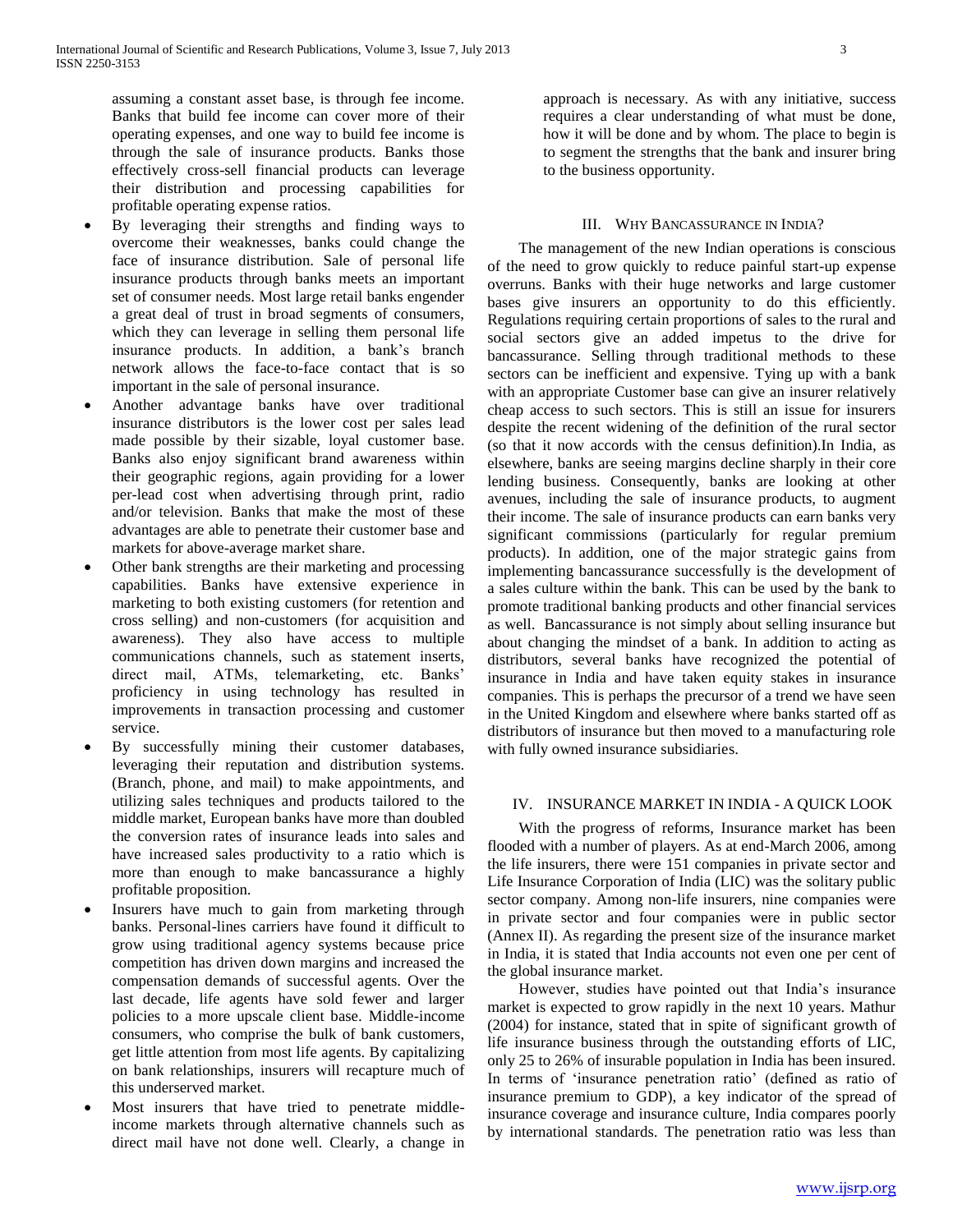one per cent in 1990s and it improved to 4.8% by end-March 2006. As against this, a Survey Report of Swiss Re revealed that the penetration ratio as at end-March 2006, in respect of some of the European countries, viz., UK and Switzerland at 16.5% and 11.0%.

 In Asia, Taiwan and South Korea had registered their respective ratio of as high as 14.5% and 11.1%. Insurance Penetration ratio for the World was placed at 7.5% far greater than that of India Thus in a country with more than 1.2 billion populations; the poor penetration ratio indicates that a vast majority of population remain outside the reach of the insurance, especially in rural and semi-urban areas, in the context of the absence of social security schemes. This clearly suggests the presence of vast potential for tapping the insurance market particularly by widening the distribution channels. This is where the strategy of bancassurance could possibly become more relevant.

#### **V.** SWOT ANALYSIS OF BANCASSURANCE

### **Strengths**

 In a country of 1Billion people, sky is the limit for personal lines insurance products. There is a vast untapped potential waiting to be mined mainly for life insurance products. There are more than 900 Million lives waiting to be given a life cover (total number of individual life policies sold in 1998-99 was just 91.73 Million). There are about 200 Million households waiting to be approached for a householder's insurance policy. Millions of people travelling in and out of India can be tapped for Overseas Medi-claim and Travel Insurance policies. After discounting the population below poverty line the middle market segment is the second major in the world after China. The insurance companies worldwide are eyeing on this, why not we pre-empt this move by doing it ourselves? Our other strength lies in a huge pool of experienced professionals whether it is banks or insurance companies who may be easily relocated for any bancassurance venture. LIC and GIC both have a good range of personal line products already lined up, therefore  $R \& D$  efforts to create new products will be minimal in the beginning. Additionally, GIC with 4200 operating offices and LIC with 2048 branch offices are almost already omnipresent, which is so essential for the development of any bancassurance project

## **Weaknesses**

 The IT culture is unfortunately missing completely in all of the potential and future collaborators i.e. banks, GIC & LIC. A late awakening seems to have dawned upon but it is a case of too late and too little. Elementary IT requirement like networking (LAN) is not in place even in the headquarters of these institutions, when the need today is of Wide Area Network (WAN) and Vast Area Network (VAN). Internet connection is not accessible even to the managers of operating offices. The middle class population that we are eyeing at is today overburdened, firstly by inflationary pressures on their pockets and then by the tax net. Where is the money left to think of insurance? Fortunately, LIC schemes get IT exemptions but personal line products from GIC (mediclaim already has this benefit) like householder, travel, etc. also need to be given tax exemption to further the cause of insurance and to increase domestic revenue for the country. Another drawback is the inflexibility of the products i.e. it cannot be tailor made to the requirements of the customer. For a bancassurance venture to succeed, it is extremely essential to have in-built flexibility so as to make the product attractive to the customer.

## **Opportunities**

 Banks' database is gigantic even though the goodwill may not be the same as in case of their European counterparts. This database has to be dissected variously and different homogeneous groups are to be churned out in order to position the bancassurance products. With a good IT infrastructure, this can really do wonders. Other developing economies like Malaysia, Thailand and Singapore have already taken a leap in this direction and they are not doing badly. There is already an atmosphere created in the country for liberalization and there appears to be a political consensus also on the subject. Therefore, RBI or IRA should have no hesitation in allowing the marriage of the two to take place. This can take the form of merger or acquisition or setting up a joint venture or creating a subsidiary by either party or just the working collaboration between banks and insurance companies.

#### **Threats**

 Success of a bancassurance venture requires variations in approach, thinking and work culture on the part of everybody involved. Our work force at every stages are so well entrenched in their standard way of working that there is a specific threat of conflict to any change that bancassurance may set in. Any transfer to a new company or subsidiary or change from one work to a different kind of work will be presented with vehemence. Another possible threat may come from nonresponse from the target customers. This happened in USA in 1980s after the enactment of Garn - St Germaine Act. A rush of joint ventures took place between banks and insurance companies and all these failed due to the non-response from the target customers. US banks have once again (since late 1990s) twisted their attention to insurance i.e., life insurance. The investors in the capital may turn their face off in case the rate of return on capital falls short of the existing rate of return on capital. Since banks and insurance companies have major portion of their earnings coming from the investments, the return from bancassurance must at least match those returns. Also if the unholy alliances are allowed to take place there will be severe competition in the market resulting in lower prices and the bancassurance venture may never break-even.

## VI. BANK INSURANCE MODEL ('BIM')

 The Bank Insurance Model ('BIM'), also sometimes known as 'Bancassurance', is the term used to describe the partnership or relationship between a bank and an insurance company whereby the insurance company uses the bank sales channel in order to sell insurance products. BIM allows the insurance company to maintain smaller direct sales teams as their products are sold through the bank to bank customers by bank staff. Bank staff and tellers, rather than an insurance salesperson, become the point of sale/point of contact for the customer. Bank staff are advised and supported by the insurance company through product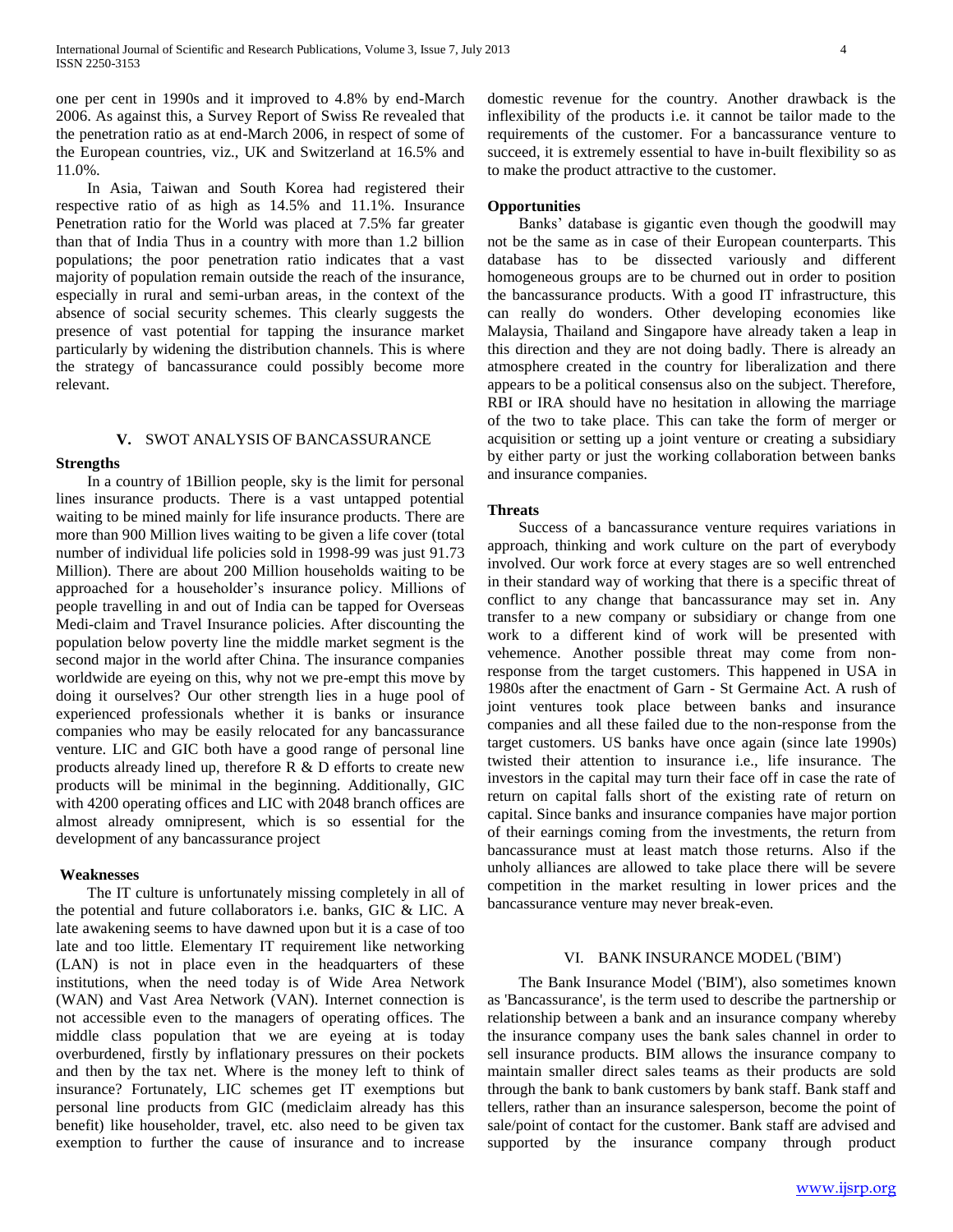information, marketing campaigns and sales training. Both the bank and insurance company share the commission. Insurance policies are processed and administered by the insurance company. BIM differs from 'Classic' or Traditional Insurance Model (TIM) in that TIM insurance companies tend to have larger insurance sales teams and generally work with brokers and third party agents. An additional approach, the Hybrid Insurance Model (HIM), is a mix between BIM and TIM. HIM insurance companies may have a sales force, may use brokers and agents and may have a partnership with a bank. BIM is extremely popular in European countries such as Spain, France and Austria. The usage of the term picked up as banks and insurance companies merged and banks sought to provide insurance, especially in markets that have been liberalized recently. It is a controversial idea, and many feel it gives banks too great a control over the financial industry or creates too much competition with existing insurers.

 In some countries, bank insurance is still largely prohibited, but it was recently legalized in countries such as the United States, when the Glass–Steagall Act was repealed after the passage of the Gramm-Leach-Bliley Act. But revenues have been modest and flat in recent years, and most insurance sales in U.S. banks are for mortgage insurance, life insurance or property insurance related to loans. But China recently allowed banks to buy insurers and vice versa, stimulating the bancassurance product and some major global insurers in China have seen the bancassurance product greatly expand sales to individuals across several product lines.

 Private Bancassurance is a wealth management process pioneered by Lombard International Assurance and now used globally. The concept combines private banking and investment management services with the sophisticated use of life assurance as a financial planning structure to achieve fiscal advantages and security for wealthy investors and their families.

# VII. THE BANCASSURANCE CHANNEL

 The Bancassurance channel is a channel that has been the most profitable channel for assurance businesses worldwide. So what is it that makes the channel work? Penning down a few thoughts of mine. This is basically my understanding on the bacassurance channel A Watson Wyatt study on India's bancassurance sector has revealed that bancassurance would generate about 35 per cent of the private insurers' premium income by 2012. Nearly 90 per cent of the life insurers expect (my guesstimate) not less than 75 per cent increase in new business premium income during the current fiscal from the bancassurance channel.

# VIII. RBI GUIDELINES FOR THE BANKS TO ENTER INTO INSURANCE BUSINESS

 Following the issuance of Government of India Notification dated August 3, 2000, specifying 'Insurance' as a permissible form of business that could be undertaken by banks under Section 6(1) (o) of the Banking Regulation Act, 1949; RBI issued the guidelines on Insurance business for banks.

 1. Any scheduled commercial bank would be permitted to undertake insurance business as agent of insurance companies on fee basis, without any risk participation. The subsidiaries of banks will also be allowed to undertake distribution of insurance product on agency basis.

 2. Banks which satisfy the eligibility criteria given below will be permitted to set up a joint venture company for undertaking insurance business with risk participation, subject to safeguards. The maximum equity contribution such a bank can hold in the joint venture company will normally be 50 per cent of the paid-up capital of the insurance company. On a selective basis the Reserve Bank of India may permit a higher equity contribution by a promoter bank initially, pending divestment of equity within the prescribed period. The eligibility criteria for joint venture participant are as under:

 i. The net worth of the bank should not be less than Rs.500 crore;

 ii. The CRAR of the bank should not be less than 10 per cent;

iii. The level of non-performing assets should be reasonable;

 iv. The bank should have net profit for the last three consecutive years;

 v. The track record of the performance of the subsidiaries, if any, of the concerned bank should be satisfactory.

 3. In cases where a foreign partner contributes 26 per cent of the equity with the approval of Insurance Regulatory and Development.

 4. A subsidiary of a bank or of another bank will not normally be allowed to join the insurance company on risk participation basis. Subsidiaries would include bank subsidiaries undertaking merchant banking, securities, mutual fund, leasing finance, housing finance business, etc.

 5. Banks which are not eligible for 'joint venture' participant as above, can make investments up to 10% of the net worth of the bank or Rs.50 crore, whichever is lower, in the insurance.

Companies for providing infrastructure and services support. Such participation shall be treated as an investment and should be without any contingent liability for the bank. The eligibility criteria for these banks will be as under:

i. The CRAR of the bank should not be less than 10%;

ii. The level of NPAs should be reasonable;

 iii. The bank should have net profit for the last three consecutive years.

 6. All banks entering into insurance business will be required to obtain prior approval of the Reserve Bank. The Reserve Bank will give permission to banks on case to case basis keeping in view all relevant factors including the position in regard to the level of non-performing assets of the applicant bank so as to ensure that non-performing assets do not pose any future threat to the bank in its present or the proposed line of activity, viz., insurance business. It should be ensured that risks involved in insurance business do not get transferred to the bank and that the banking business does not get contaminated by any risks which may arise from insurance business. There should be 'arms length' relationship between the bank and the insurance outfit.